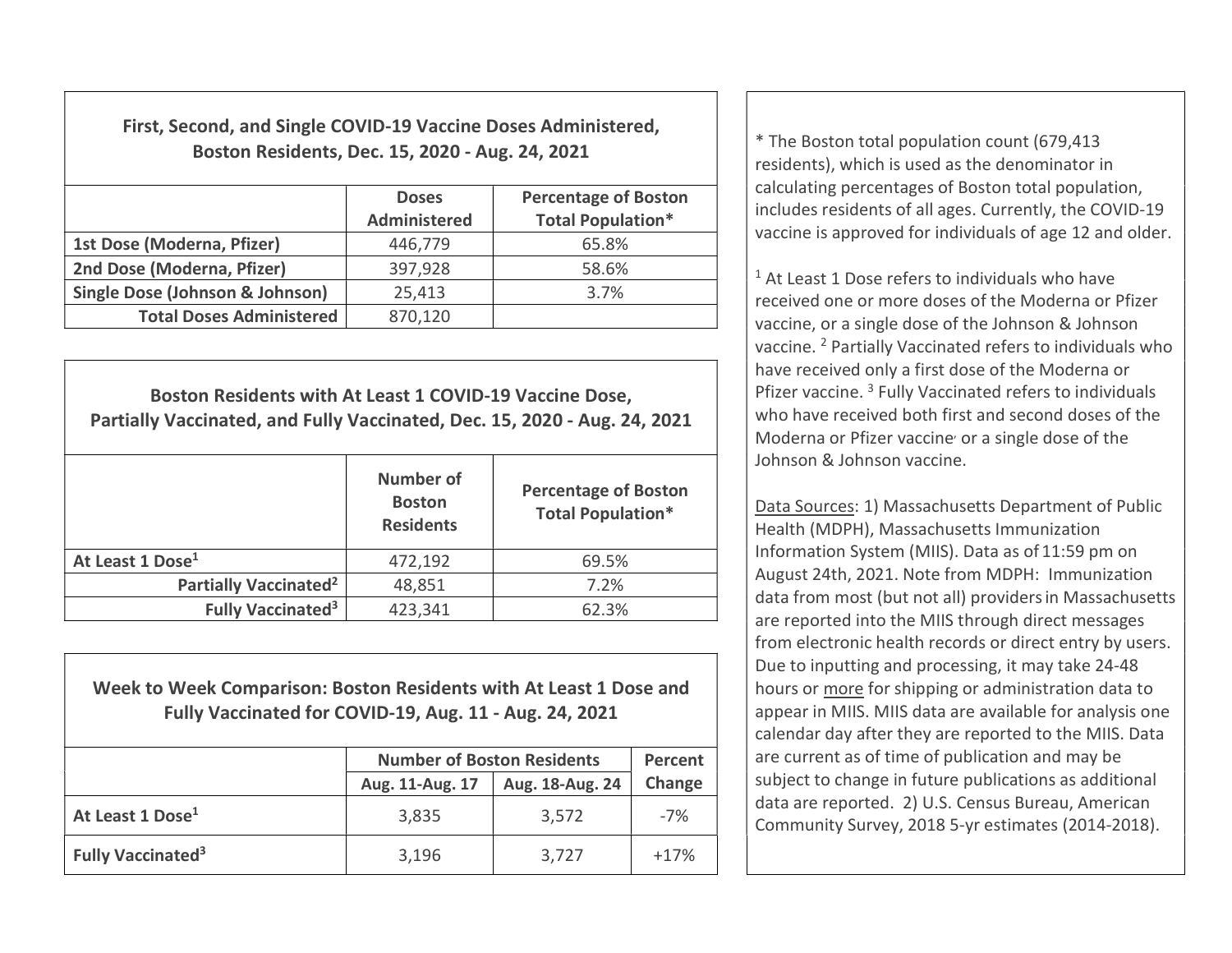

\* Total number of individuals receiving their initial dose in the 10-week period.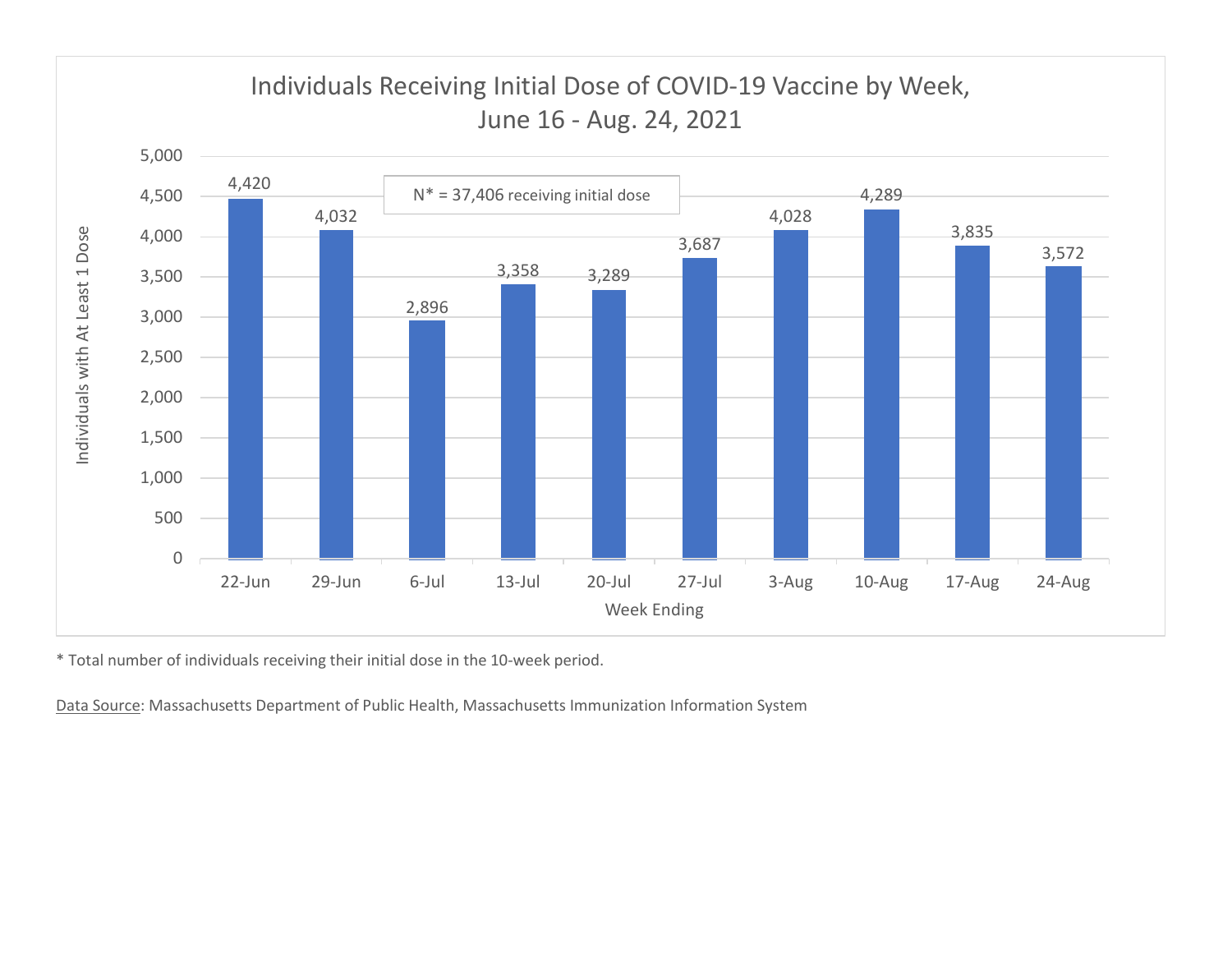

\* Total number of individuals receiving their final dose in the 10-week period.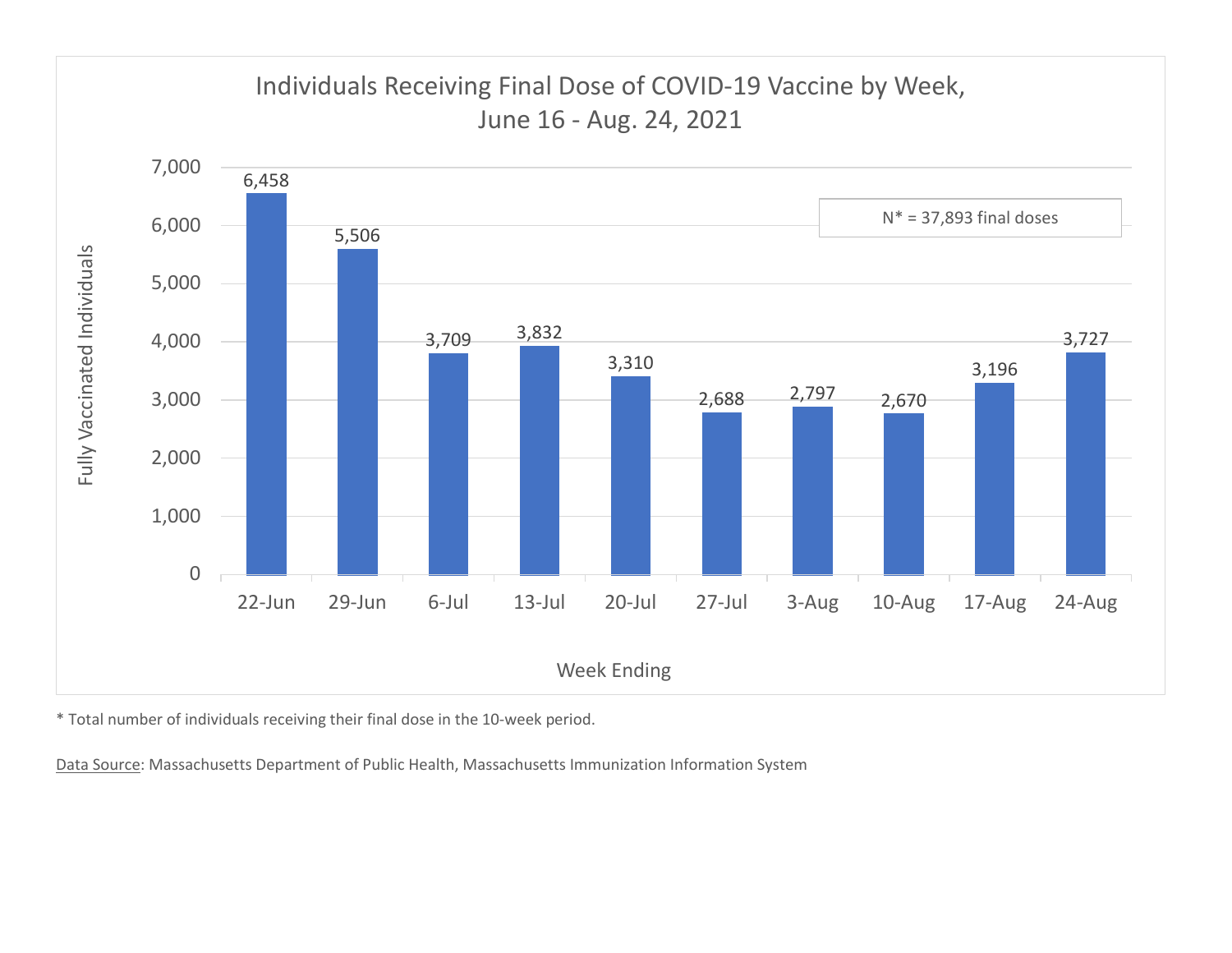

Data Source: Massachusetts Department of Public Health, Massachusetts Immunization Information System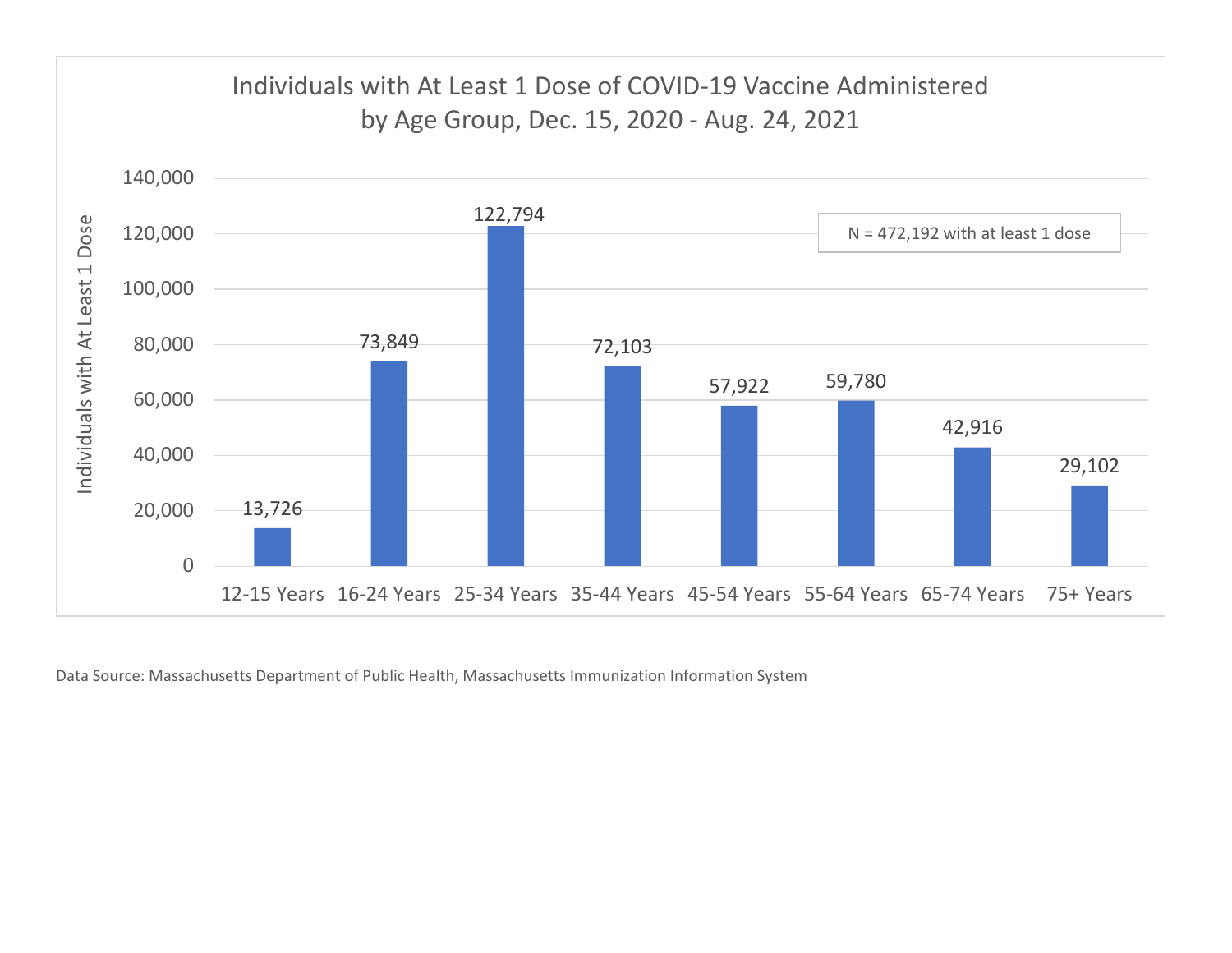

Percentage of overall Boston population with at least 1 dose = 69.5%.

Data Sources: Massachusetts Department of Public Health, Massachusetts Immunization Information System; U.S. Census Bureau, American Community Survey, 2018 5-yr estimates (2014-2018)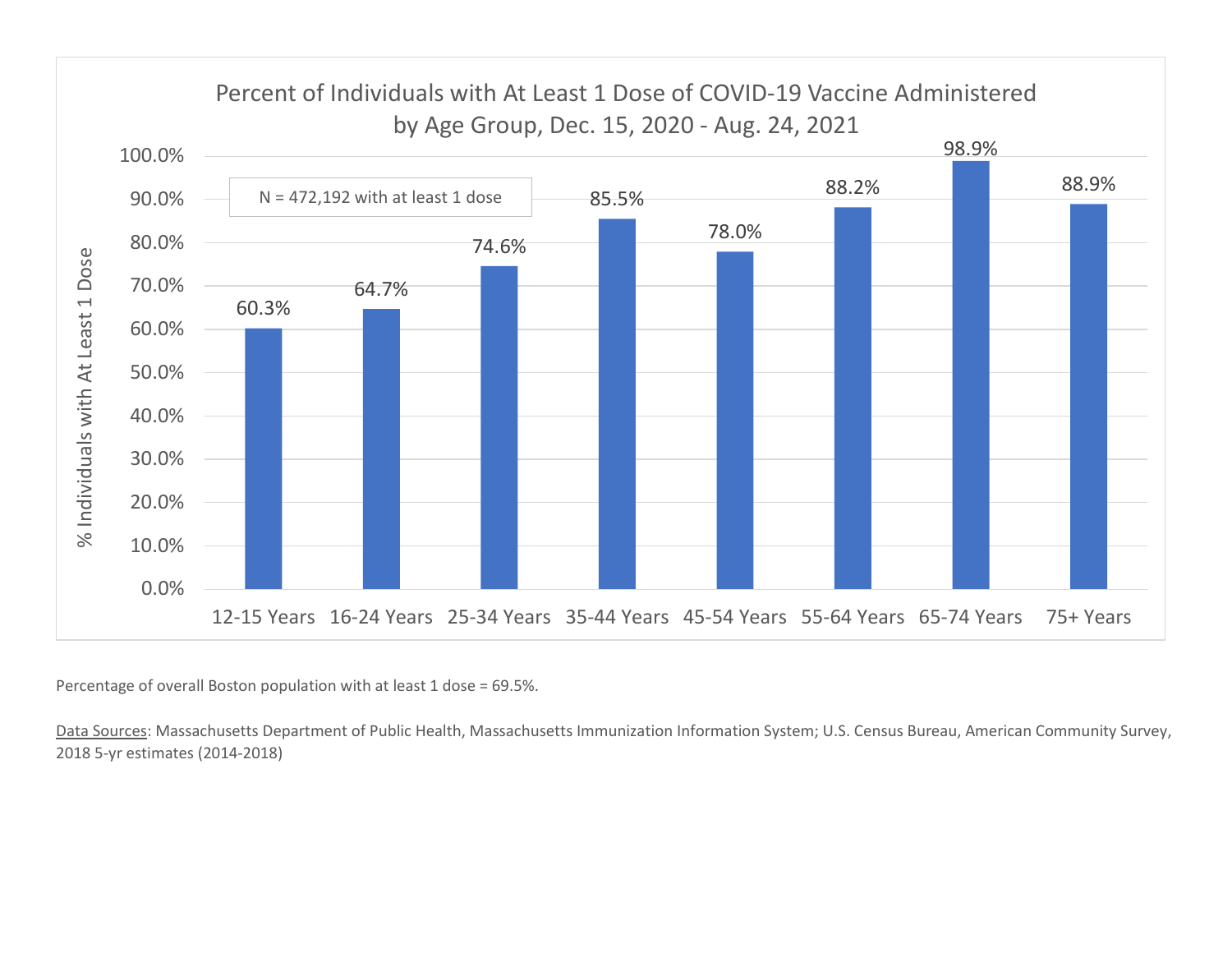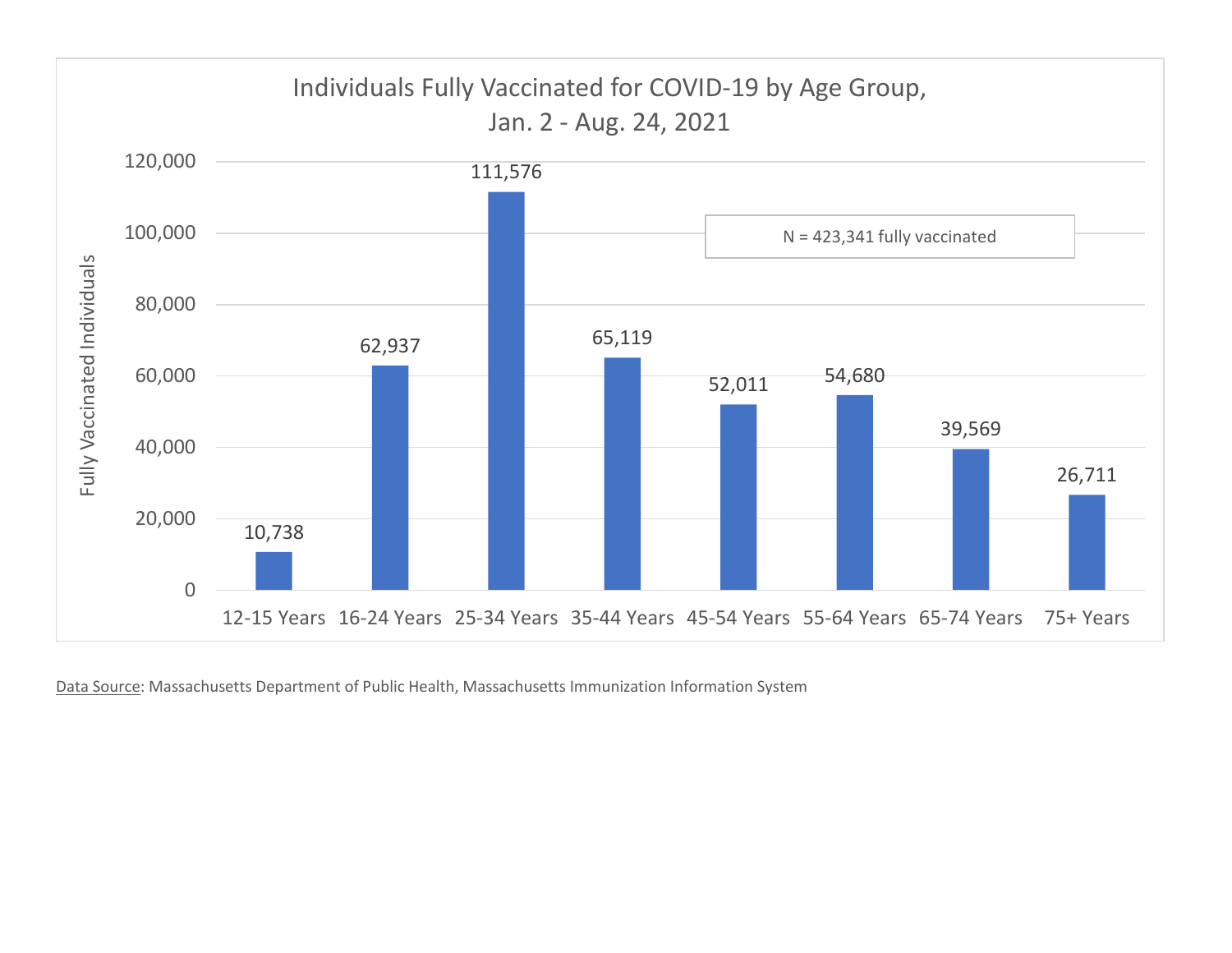

Percentage of overall Boston population fully vaccinated = 62.3%.

Data Sources: Massachusetts Department of Public Health, Massachusetts Immunization Information System; U.S. Census Bureau, American Community Survey, 2018 5-yr estimates (2014-2018)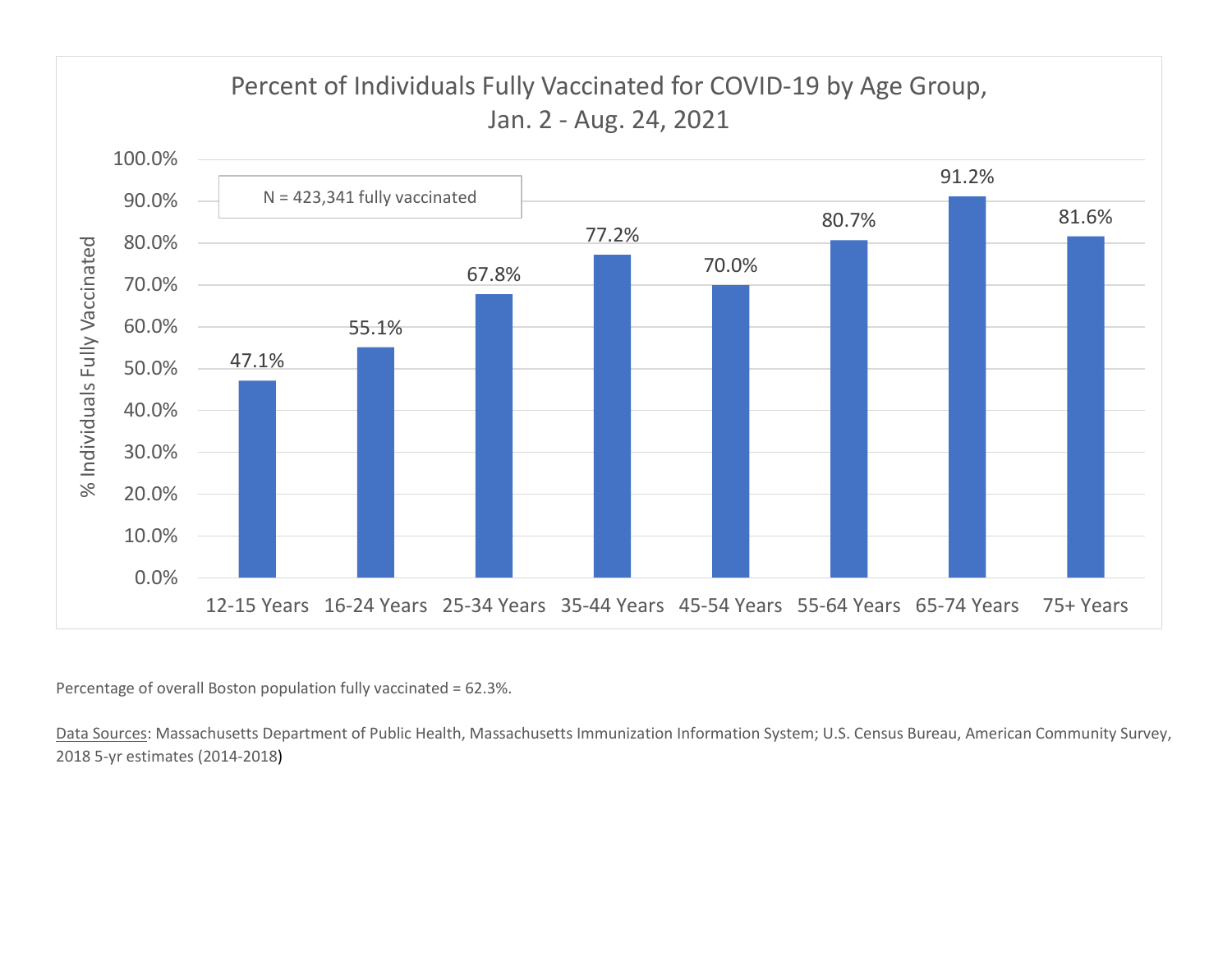

Asian/PI = Asian, Native Hawaiian, and Pacific Islander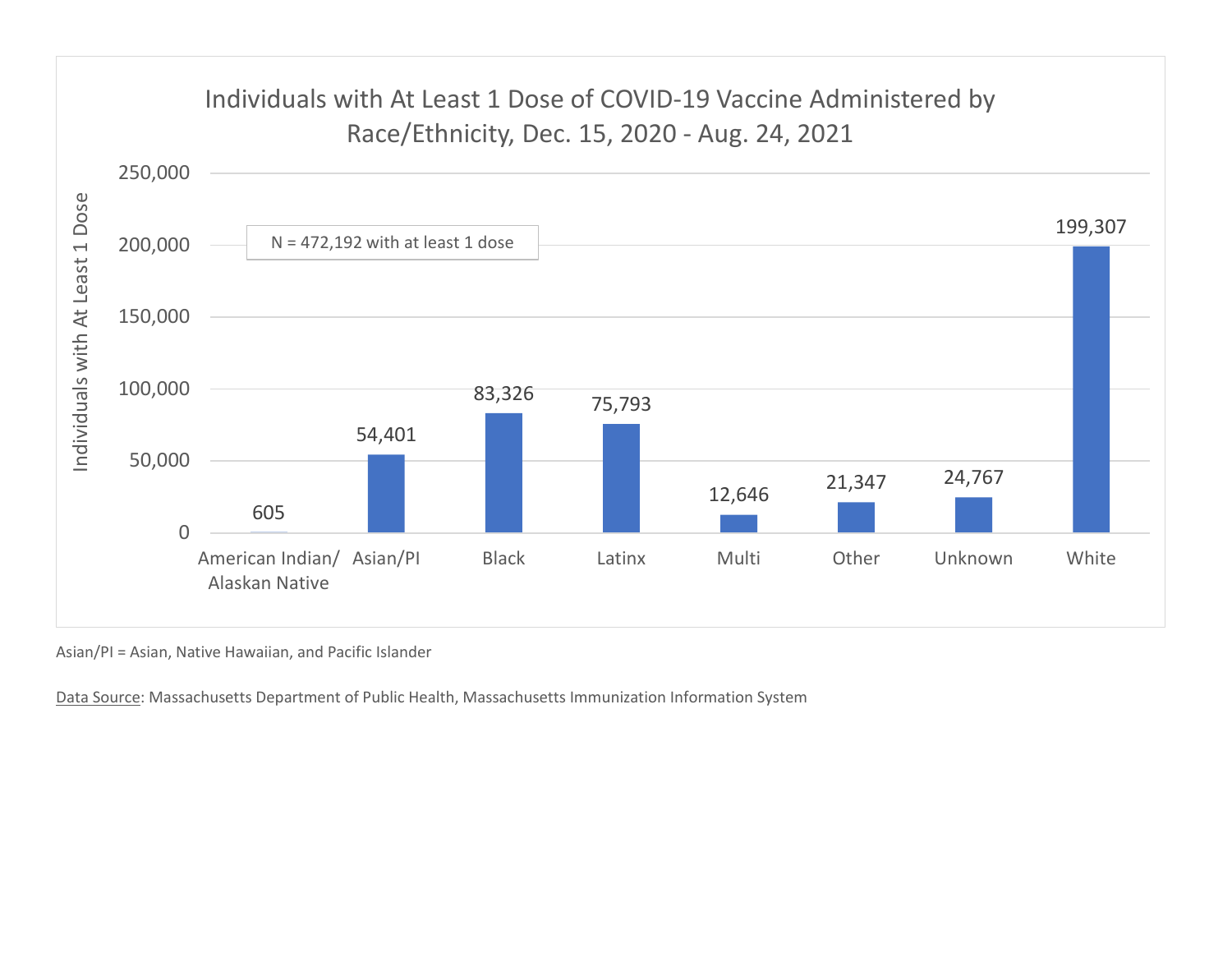

Asian/PI = Asian, Native Hawaiian, and Pacific Islander

\* Varies from Total N of Individuals with At Least 1 Dose (472,192) because data for residents who identify as Multiracial, Other, or Unknown are not included in this chart due to lack of comparable population data.

Percentage of overall Boston population with at least 1 dose = 69.5%.

Data Sources: Massachusetts Department of Public Health, Massachusetts Immunization Information System; U.S. Census Bureau, American Community Survey, 2018 5-yr estimates (2014-2018)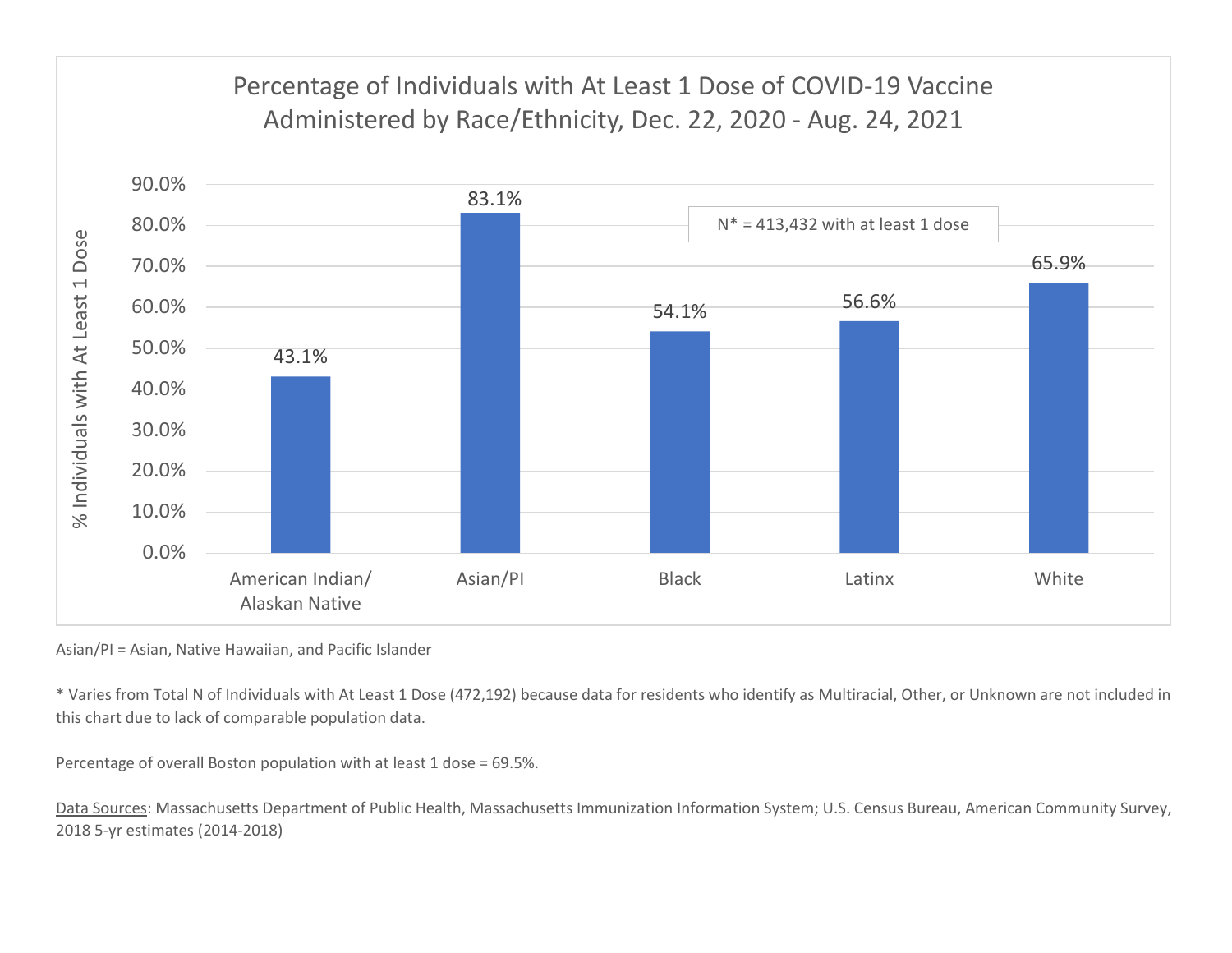

Asian/PI = Asian, Native Hawaiian, and Pacific Islander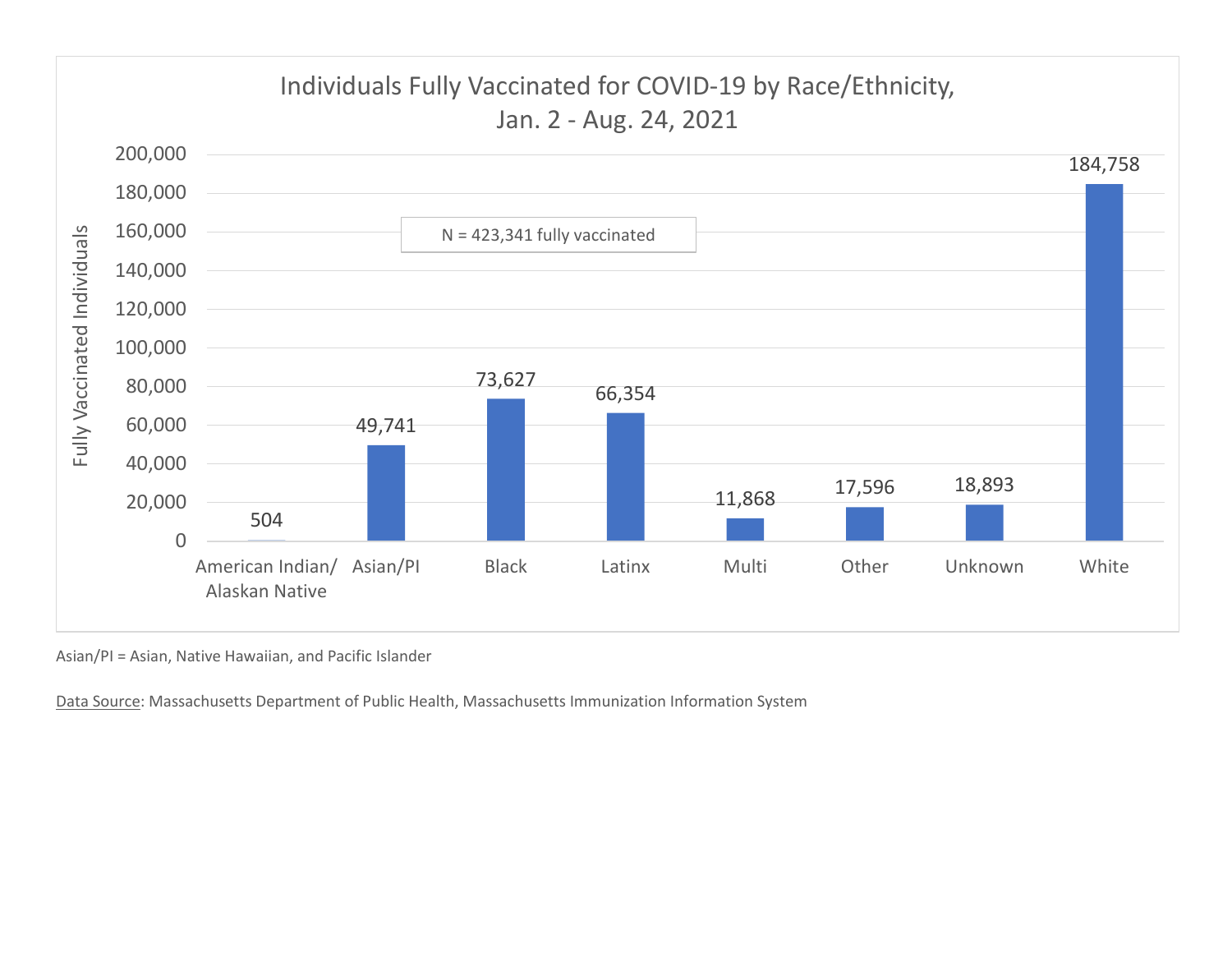

Asian/PI = Asian, Native Hawaiian, and Pacific Islander

\* Varies from Total N of Fully Vaccinated Individuals (423,341) because data for residents who identify as Multiracial, Other, or Unknown are not included in this chart due to lack of comparable population data.

Percentage of overall Boston population fully vaccinated = 62.3%.

Data Sources: Massachusetts Department of Public Health, Massachusetts Immunization Information System; U.S. Census Bureau, American Community Survey, 2018 5-yr estimates (2014-2018)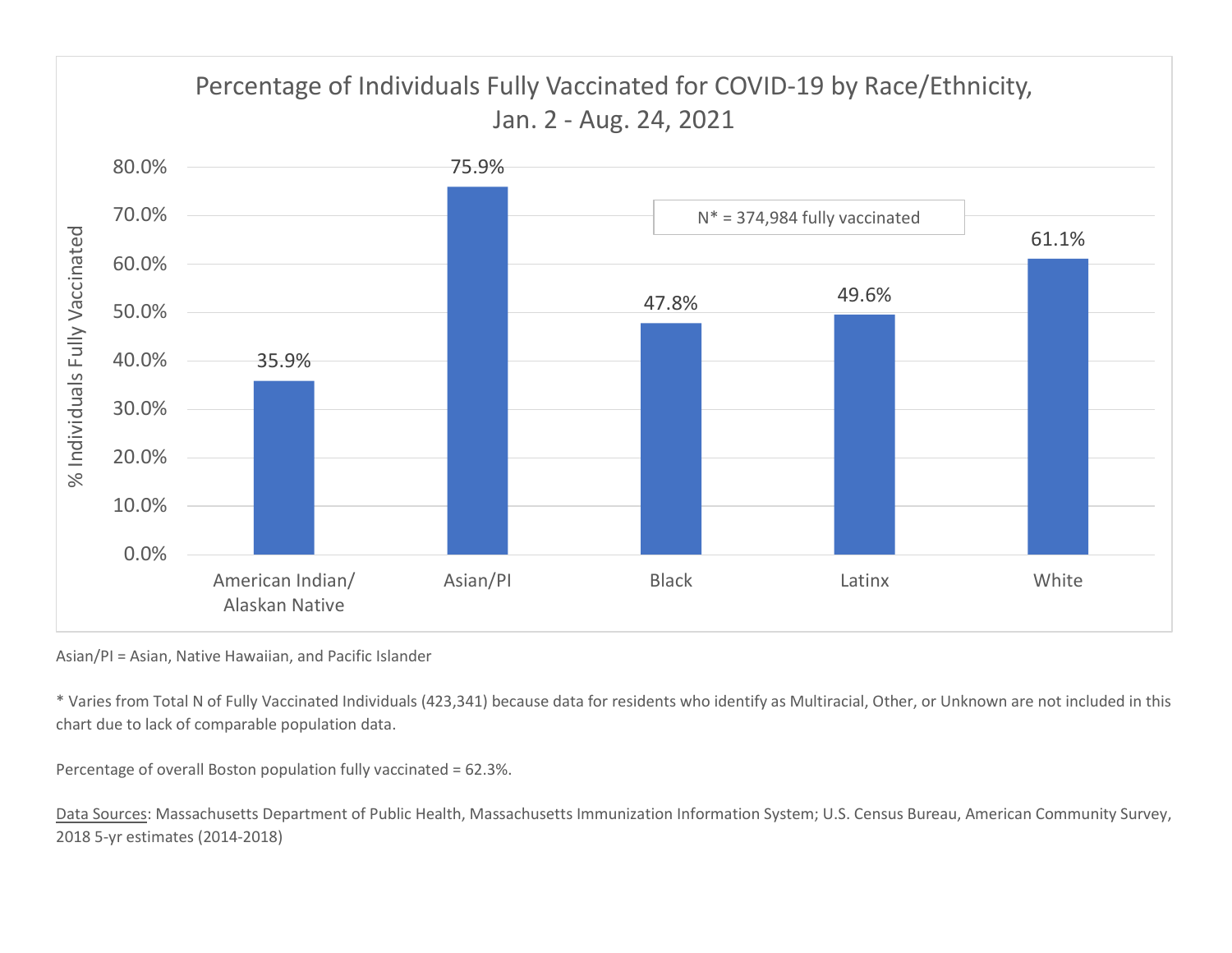

BB/BH/DT/NE/WE = Back Bay/Beacon Hill/Downtown/North End/West End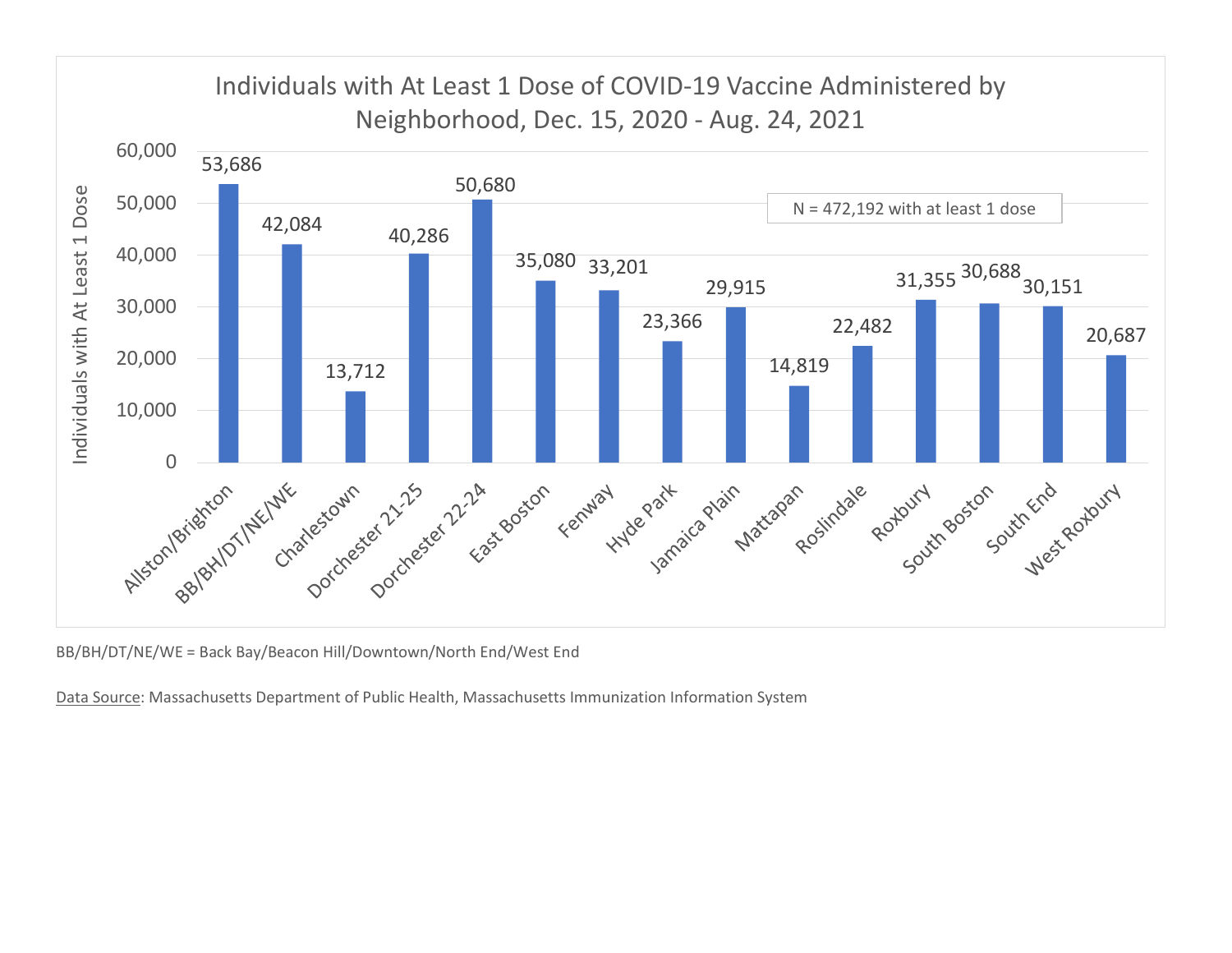

BB/BH/DT/NE/WE = Back Bay/Beacon Hill/Downtown/North End/West End

Percentage of overall Boston population with at least 1 dose = 69.5%.

Data Sources: Massachusetts Department of Public Health, Massachusetts Immunization Information System; U.S. Census Bureau, American Community Survey, 2018 5-yr estimates (2014-2018)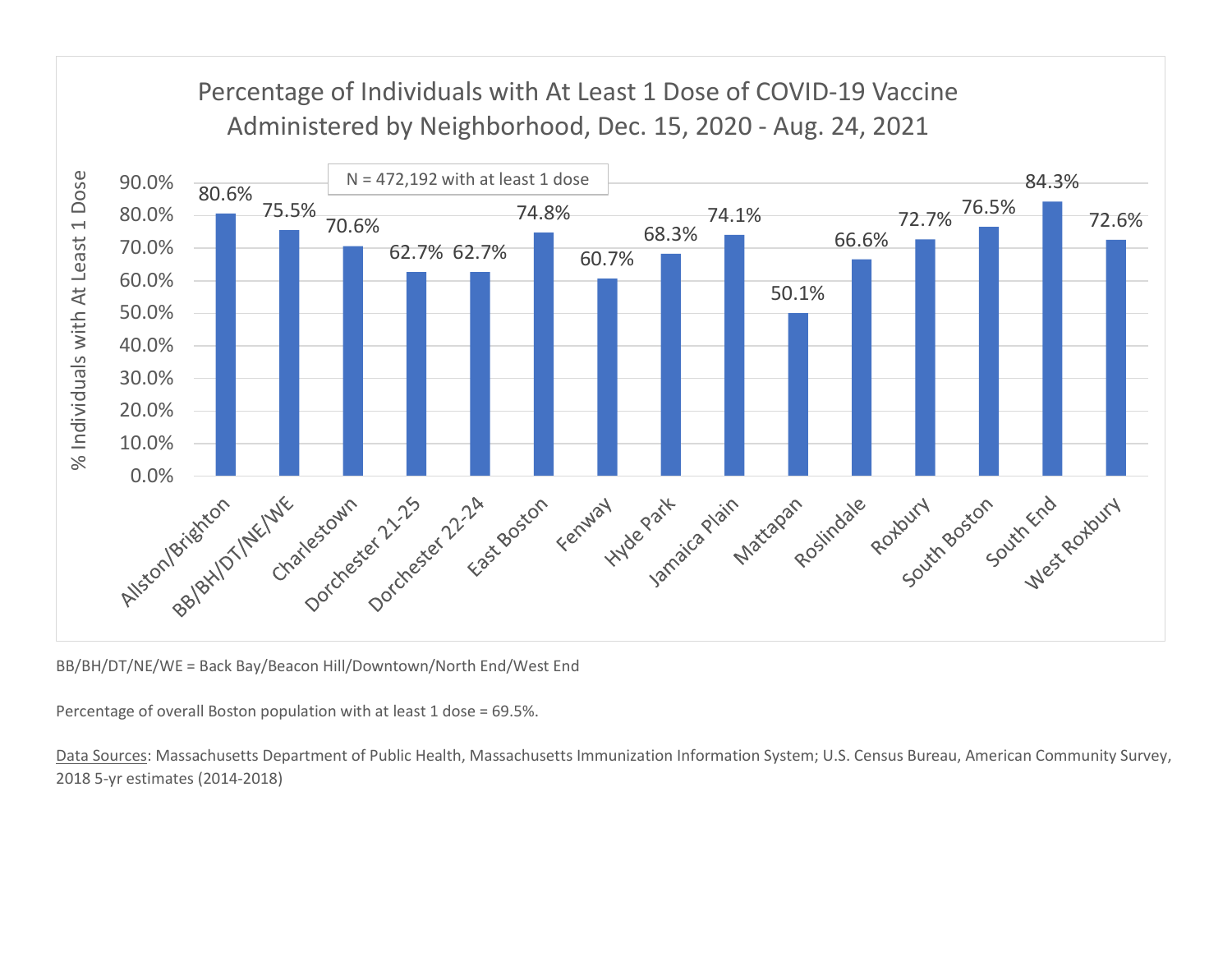

BB/BH/DT/NE/WE = Back Bay/Beacon Hill/Downtown/North End/West End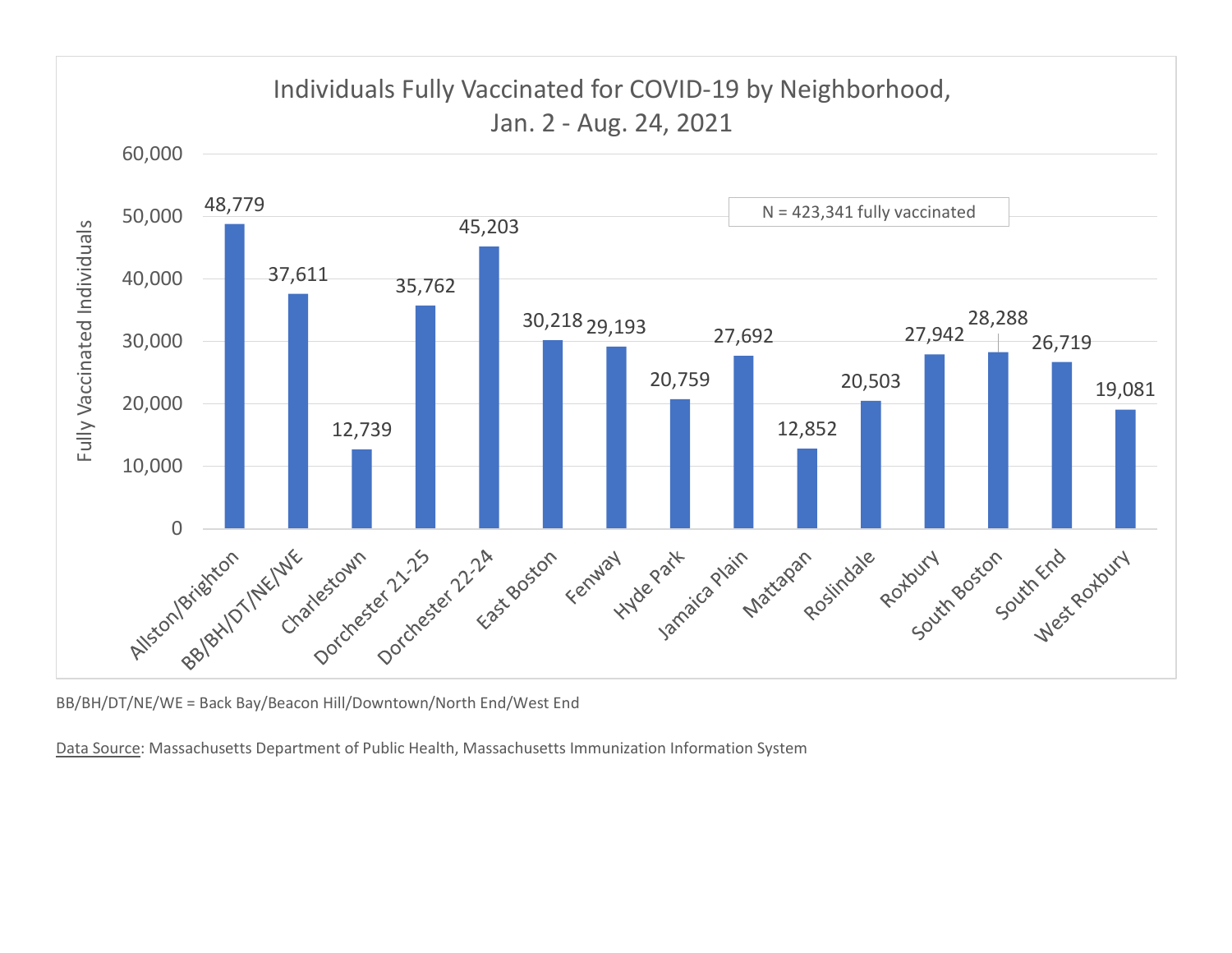

BB/BH/DT/NE/WE = Back Bay/Beacon Hill/Downtown/North End/West End

Percentage of overall Boston population fully vaccinated = 62.3%.

Data Sources: Massachusetts Department of Public Health, Massachusetts Immunization Information System; U.S. Census Bureau, American Community Survey, 2018 5-yr estimates (2014-2018)